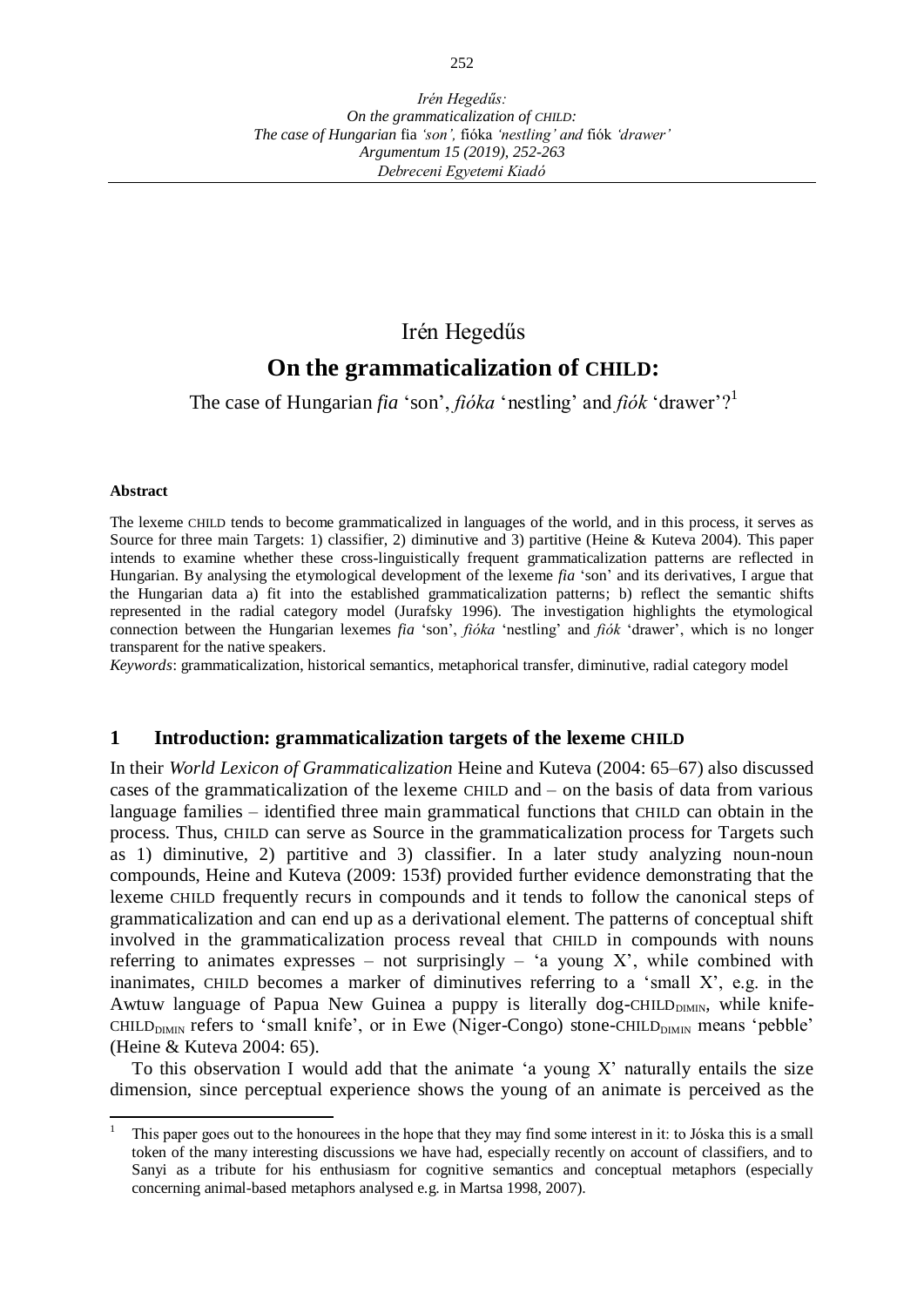small-size version of the original animate being. Although psychology is right to emphasize that children are not small adults, this does not negate or disqualify the ubiquitous visual experience of perceiving a child or the young of an animal as a small-size version of the respective adult form. This perceptual experience provides the basis for the conceptual extension, which proceeds from the concrete domain of physical size towards the more abstract domain of age (and even gender). Thus it is not surprising that the adjectives *small* or *little* in various languages can be synonyms of *young* in some contexts, e.g. *his little sister* may refer to a younger sister, who in fact may be taller or bigger than the brother.

Data collected from languages belonging to different languages families<sup>2</sup> demonstrate that lexemes with the meaning 'child', 'son' are frequently involved in diminutive formation and tend to become grammaticalized as a diminutive suffix with a rich potential for semantic extension to a wide range of senses, which are – paradoxically – often opposites, such as diminutive / augmentative or affection / contempt. In a cross-linguistic study of diminutives covering 60 languages, Jurafsky (1996) created the radial category model of the evolution of diminutives (see Figure 1), and demonstrated that the diachronically prior sense of CHILD gets extended by way of metaphorical and inferential extensions, as well as by lambda-abstractionspecification.<sup>3</sup>



Figure 1. The radial category representation of the semantic extensions of the diminutive<sup>4</sup> *(Jurafsky 1996: 542)*

Jurafsky argues that the advantage of positing lambda-abstraction over resorting to metaphorical extension is in its being a more economical tool for explaining semantic shifts. Without doubting the acceptability of metaphorical shifts, he explains that while

l 2 Primarily from the Niger-Congo and Bantu languages of Africa, Chinese, Thai, Tibeto-Burman in Asia or Nahuatl (Uto-Aztecan), etc., see Jurafsky 1996: 562f.

<sup>3</sup> Lambda-abstraction-specification is a new type of semantic change proposed by Jurafsky (1996: 554 passim); it is respecification of the prototype along a scale (i.e. an item/phenomenon is described in comparison with the prototype x on the basis of a certain aspect such as size, duration, etc.). This change is characteristic in adjective diminutive formation.

<sup>4</sup> Abbreviations in the figure:  $G =$  generalization,  $I =$  inferential extension,  $L =$  lambdaabstraction/specification,  $M =$  metaphorical extension.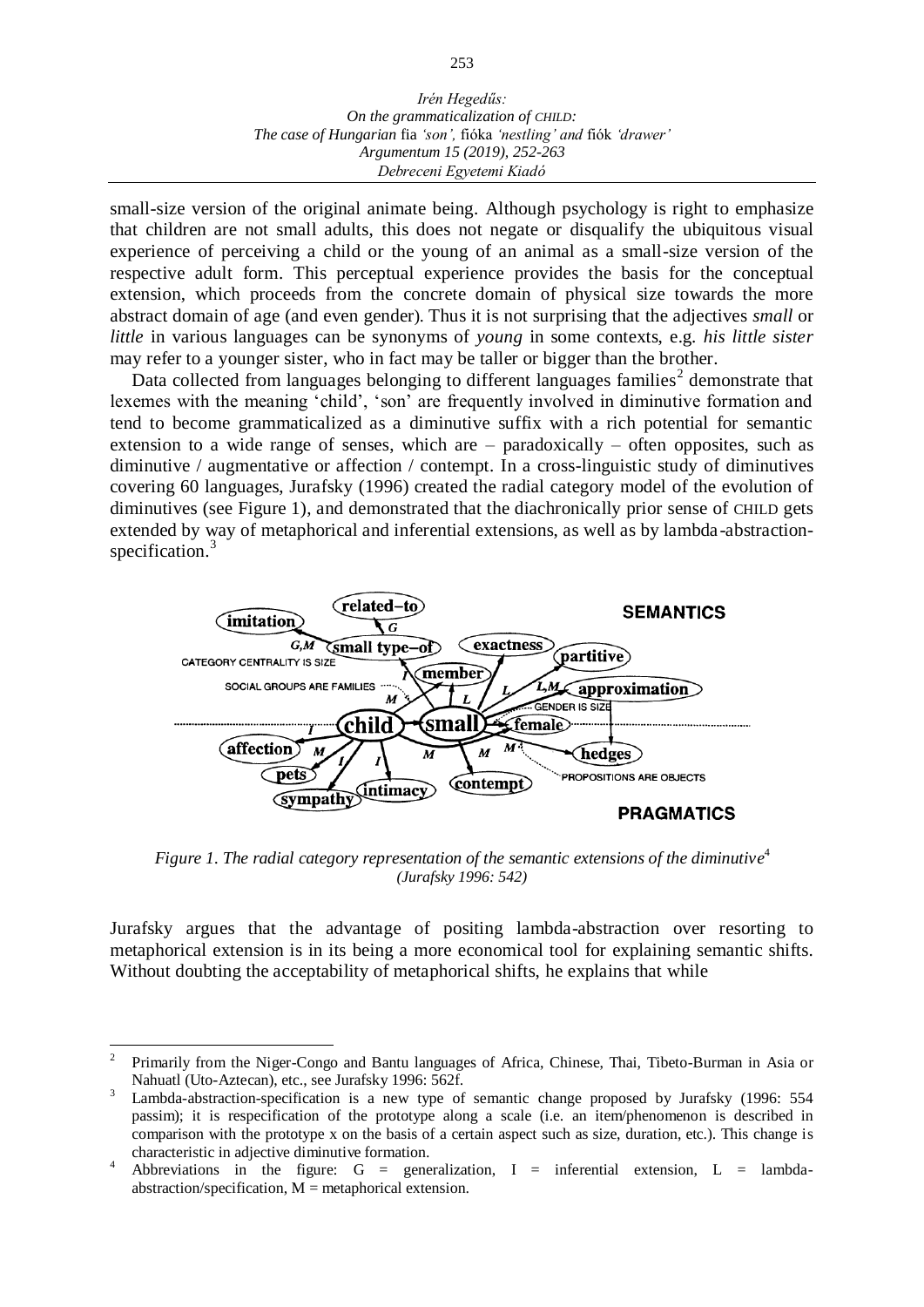*The case of Hungarian* fia *'son',* fióka *'nestling' and* fiók *'drawer' Argumentum 15 (2019), 252-263 Debreceni Egyetemi Kiadó*

the metaphorical account requires a separate metaphor for each transfer; there is no motivated explanation of why this particular set of metaphors is employed. With the lambda-abstraction account, on the other hand, a single process accounts for each sense. The different contexts of each domain impose type constraints on the lambda-abstracted expression as it respecifies (Jurafsky 1996: 559).

The metaphorical transfer from animate to inanimate becomes most intriguing when grammaticalization leads to the emergence of CHILD as a marker denoting "the subpart of some item", or  $-$  going even further down the cline  $-$  CHILD obtains a partitive sense when referring to the smaller part of an entity. Examples from the Niger-Congo language, Ewe (spoken in Ghana) will highlight how such metaphoric transfers operate. The Ewe word *ví*  'child' occurs in compounds such as *afɔ-ví* (lit. 'foot-child') meaning 'toe' or *alɔ-ví* (lit. 'armchild') meaning 'finger'.<sup>5</sup> In these cases CHILD serves to designate part of a larger unit, and when it combines with a mass noun, the partitive meaning is enhanced: *sukli-vi* (lit. 'sugarchild') 'a piece of sugar, sugar cube' (for a detailed discussion, see Heine & Hünnemayer 1988).

Furthermore, CHILD also shows another type of conceptual shift in which it refers to 'member of a social unit', such as the inhabitants of a village or a country, e.g., in Akan $<sup>6</sup>$  the</sup> diminutive suffix *-ba* (from *pba* 'child, offspring') occurs in *pheneba* 'prince/princess' (lit. 'child of a king') or *aponkyeba* 'kid (offspring of a goat)' as well as in *asᴐreba* 'a church member' (lit. 'child of a church') and *pmamba* 'citizen' (lit. 'child of a nation') (Appah & Amfo 2011: 87–88). The same type of using the morpheme CHILD<sub>DIMIN</sub> is attested in another African language, Koyraboro Senni<sup>7</sup> koyra-yze (lit. 'town-child') means 'citizen, native of town' (Heine & Kuteva 2009: 159). Further examples can be adduced from several Southeastern Mande languages spoken in Liberia and Ivory Coast, e.g. Wan zē-né 'initiate of a cult' (lit. 'cult child') (Nikitina 2019: 21).

When the grammaticalization of CHILD advances and its original meaning becomes bleached, while its functional load increases, the lexeme obtains the role of classifier. Heine and Kuteva (2004: 65) provide only two examples:

- a) the Kilivila<sup>8</sup> word *gudi*  $\langle \leq gwadi \rangle$  functions as a classificatory particle for child, immature human;
- b) in Vietnamese *con* 'child' is used as a classifier for "living beings conceptualized as moving objects, frequently for females of inferior status" (Heine & Kuteva 2004: 65).

Since classifiers typically occur in the Southeast Asian hotbed of classifying languages, we can add further examples, e.g., in the Yi branch of the Tibeto-Burman family a bimorphemic numeral classifier is used when referring to a group of family members. The second element in this classifier is always the word 'child', so a phrase such as 'a father and two sons' is rendered as (three + CLASSIFIER-father-child) (Bradley 2001: 2f). The Thai language has *lûuk* 

 $\overline{a}$ 5 The pattern of naming the finger as the child of the hand/arm is also attested in other African languages, e.g. in the Katcha language of Sudan, as well as in some Mesoamerican languages, e.g. in the Itzaj language (Guatemala) *alk'ab'* 'finger' is literally 'child arm/hand' (Urban 2012: 332).

<sup>6</sup> Akan is a language, which belongs to the Niger-Congo language family and it is spoken in Ghana and Ivory Coast.

<sup>7</sup> Koyraboro Senni, spoken in Mali, belongs to the Songhay group of languages, which earlier used to be classified as Nilo-Saharan but their genetic affiliation is still debated, and thus remains uncertain (for details see Souag 2012 and https://glottolog.org/resource/languoid/id/song1307).

<sup>8</sup> A language spoken in the Trobriand Islands, Papua New Guinea.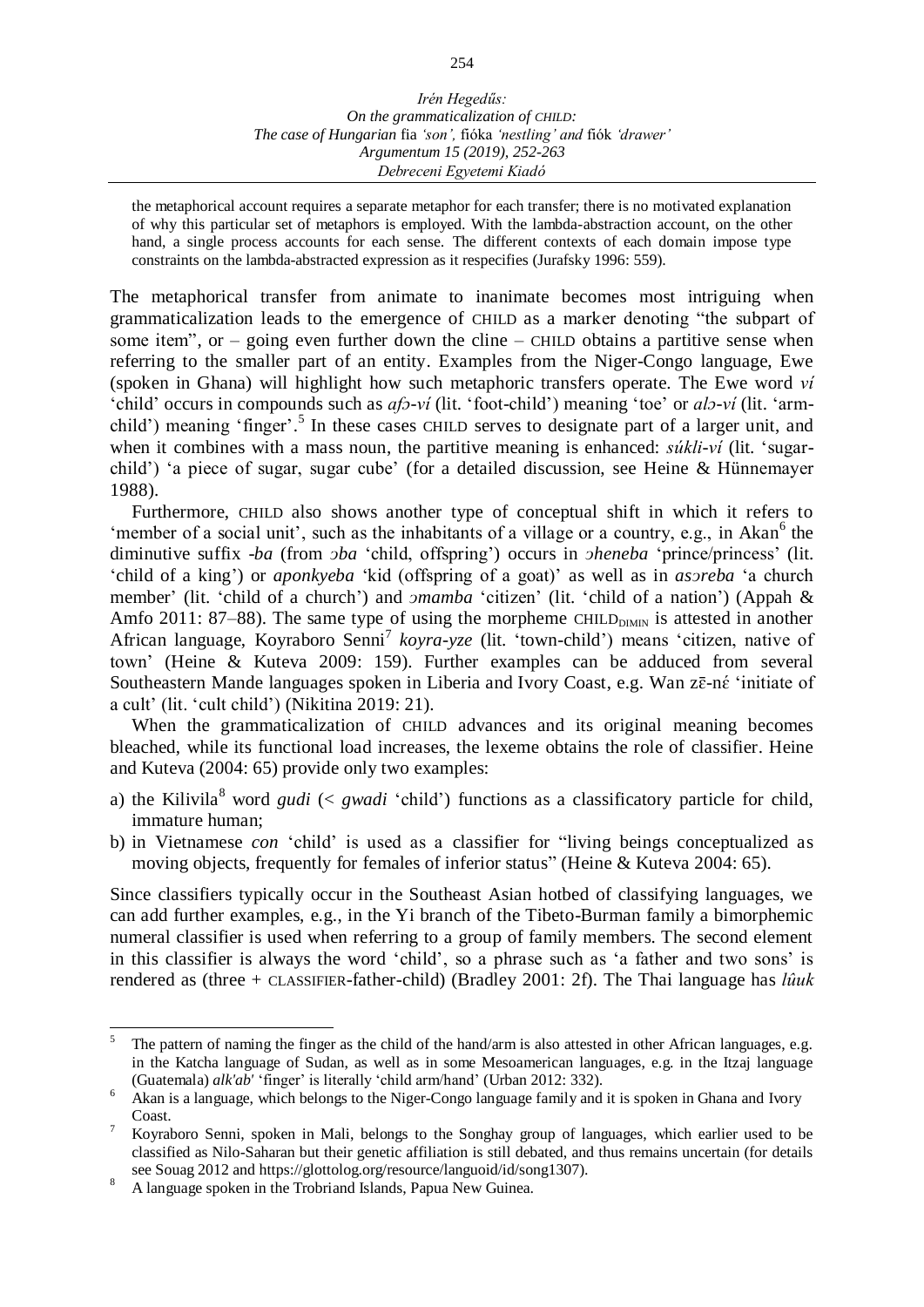'child, offspring, fruit' used as "a rather productive classifier for fruits and three-dimensional objects in general" (Bisang 1999: 129).

In the following sections I am going to focus on the history of the Hungarian lexeme *fia* 'son' in order to demonstrate how the above described trajectories of grammaticalization and Source–Target relations apply in the case of Hungarian.

### **2 The etymology of Hungarian** *fia* **'son',** *fiú* **'boy'**

Some languages have two independent lexemes for male child: one used in general contexts and another one as a kinship term, e.g. English *boy* vs. *son*. In Hungarian, however, the lexemes *fiú* 'boy' vs. *fia* 'son' are etymologically related: they both derive from the same Proto-Hungarian stem \**foγ*. The form *fia* is a reflex of \**foγ-á*, in which a possessive suffix is added to the stem (see Benkő 1993: 350), while the final vowel in *fiú* can be identified as a diminutive suffix. Cognates of \**foγ* are widespread in other Finno-Ugric languages, and they can be traced back to a protoform *\*pojka*, for which the reconstructed meaning is given as 'son, boy,' (see Rédei 1987: 390; Uralonet №785). I provide an overview of the cognates and their meanings in Table 1.

| language        | dialect        |                    | meaning                                    |
|-----------------|----------------|--------------------|--------------------------------------------|
| Finnish         |                | poika              | 'son, boy, child (human); lad; offspring'  |
| Estonian        |                | poeg               | 'son, young of an animal'                  |
| ? Mordvin       | E              | bujo               | 'grandchild'                               |
|                 | E              | pijo               | 'grandchild'                               |
| ? Mari/Cheremis | <b>KB</b>      | pü: püeryə         | '(in compounds only); boy, male'           |
|                 | JU             |                    |                                            |
| Udmurt/Votyak   | S              | pi                 | 'child; young of an animal; son, man, lad' |
|                 | G              | pi                 | 'son, boy; young of an animal'             |
| Komi/Zuryen     | S              | pi                 | 'boy; son'                                 |
|                 | P <sub>O</sub> | pia n              | 'young of an animal'                       |
| Khanty/Ostyak   | V              | $p\check{a}\gamma$ | 'boy; son'                                 |
|                 | DN, O          | păχ                |                                            |
| Mansi/Vogul     | TJ, KU, P      | püw                | 'son, boy; young of an animal'             |
|                 | So             | piγ                |                                            |
| Hungarian       |                | fiú                | 'son, boy; child; young of an animal'      |
|                 |                | fi                 | 'son, boy; child; young of an animal'      |

*Table 1. Attested forms of PFU \*pojka 'son, boy' (based on Uralonet №785)* 

The semantic distribution in the majority of the reflexes of PFU \**pojka* covers reference to both human child and young of an animal. This circumstance suggests an underlying conceptual prototype 'child, offspring', <sup>9</sup> which is not necessarily marked for gender. The gender-specific meaning ('son, boy') probably developed secondarily, conditioned by the fact

 $\overline{a}$ 9 I discussed a similar semantic distribution in a paper surveying words meaning 'son', 'young of an animal' in Nuristani languages (Hegedűs 2002).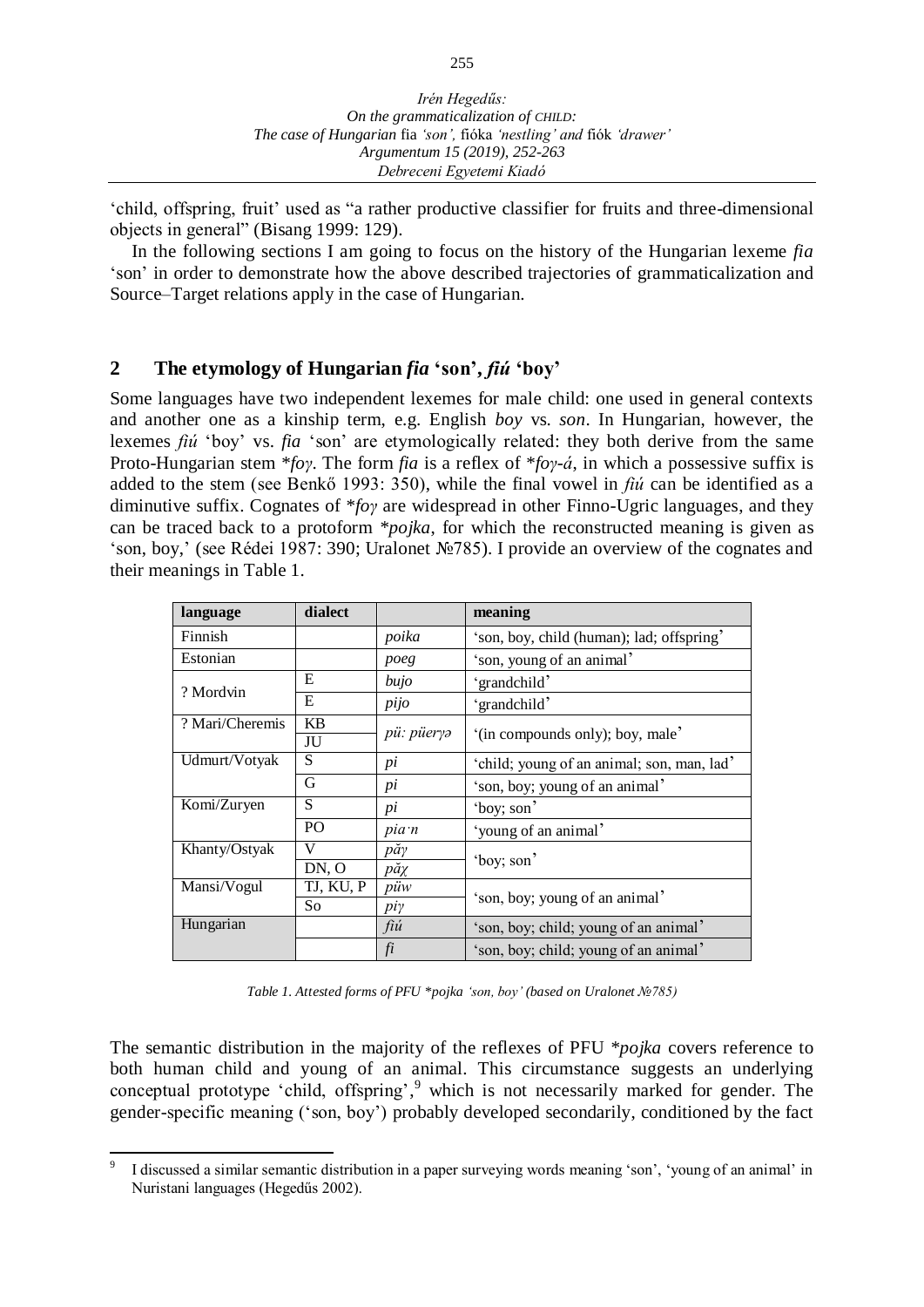that in strongly patrilineal societies only male children were valued as actual offspring. For positing a more comprehensive meaning as 'child, offspring' I also find support in Mészöly's  $(1955: 92)^{10}$  suggestion that Old Hungarian *-fi(a)* originally did not entail gender distinction.<sup>11</sup> Another circumstance that points in the direction of a more general semantic content of the etymon is provided by the etymological connection of *fi(ú)* with the Hungarian word *faj* 'race' (as well as its derivative *fajta* 'type, kind, sort'). In fact, Hungarian *fi(ú)* and *faj* are etymological doublets that emerged by word-split due to dialect differentiation in the Ugric protolanguage: one Ugric dialect preserved the back vowel, which is reflected by Khanty (Ostyak) *păχ*, *păγ* 'boy, son', the other dialect changed it to a front vowel, as shown by Mansi (Vogul) *püw*, *piγ* 'son, boy; young of an animal' (see Table 1). Interestingly, both Ugric dialect variants survive in Hungarian providing two distinct lexemes: *fi(ú)* and *faj*, as suggested by Mészöly (1955: 94) and maintained by Zaicz (2006, s.v. *faj*).<sup>12</sup>

In Old Hungarian, *fiú* had a variant *fió* 'son, boy', and in both forms the final vowel can be historically analyzed as a diminutive suffix, which – though no longer transparent morphologically – used to be a highly productive diminutive suffix in the Ancient Hungarian period<sup>13</sup> (see Szegfű 1991: 242). The lexeme  $f_i$ *ú* 'boy' was first attested in 1138, and its meaning was probably 'son', 'descendant'. Reference to 'young of an animal' is attested in 1359, and by 1564 *fiú* was already recorded with the conceptually shifted meaning 'drawer, compartment, cell'. In Figure 1, I provide a chronological overview of the attested meanings (based on the dates of written evidence listed in Benkő 1993: 396–397).



*Figure 2. Chronology of attested meanings of Hungarian fiú*

 $10\,$ <sup>10</sup> Earlier also Czuczor and Fogarasi (1862: 838) stated that in a wider sense *fi* simply refers to the offspring, progeny of some animal without gender differentiation, while in more specific use for humans, it designates a male descendant.

<sup>&</sup>lt;sup>11</sup> Note also, that in conservative, somewhat old-fashioned language use a husband would turn to his wife as *fiam* 'my son', and this word may also occur in addressing a daughter.

<sup>&</sup>lt;sup>12</sup> According Zaicz (ibid.), the word *faj* 'race' emerged by backformation from *fojá*, evolving phonetically from *foá < foγa*, and it used to be a variant of *fiú* in Pre-Hungarian. As evidence of the semantic relatedness and etymological identity, he listed word-pairs such as the adjectives *fias* : *fajos* and the verbs *fiazik* : *fajzik*. By the fifteenth-sixteenth centuries the derivatives of *faj* had obtained pejorative meanings referring to degeneration, as *(el)fajul* (e.g. of a situation).

<sup>&</sup>lt;sup>13</sup> I use the label Ancient Hungarian for the period following the split-off of Hungarian from other related languages, while Old Hungarian refers to the period beginning in the tenth century A.D. For discussions on periodization see Benkő 1966 (esp. p. 248) and more recently Kiss 2017.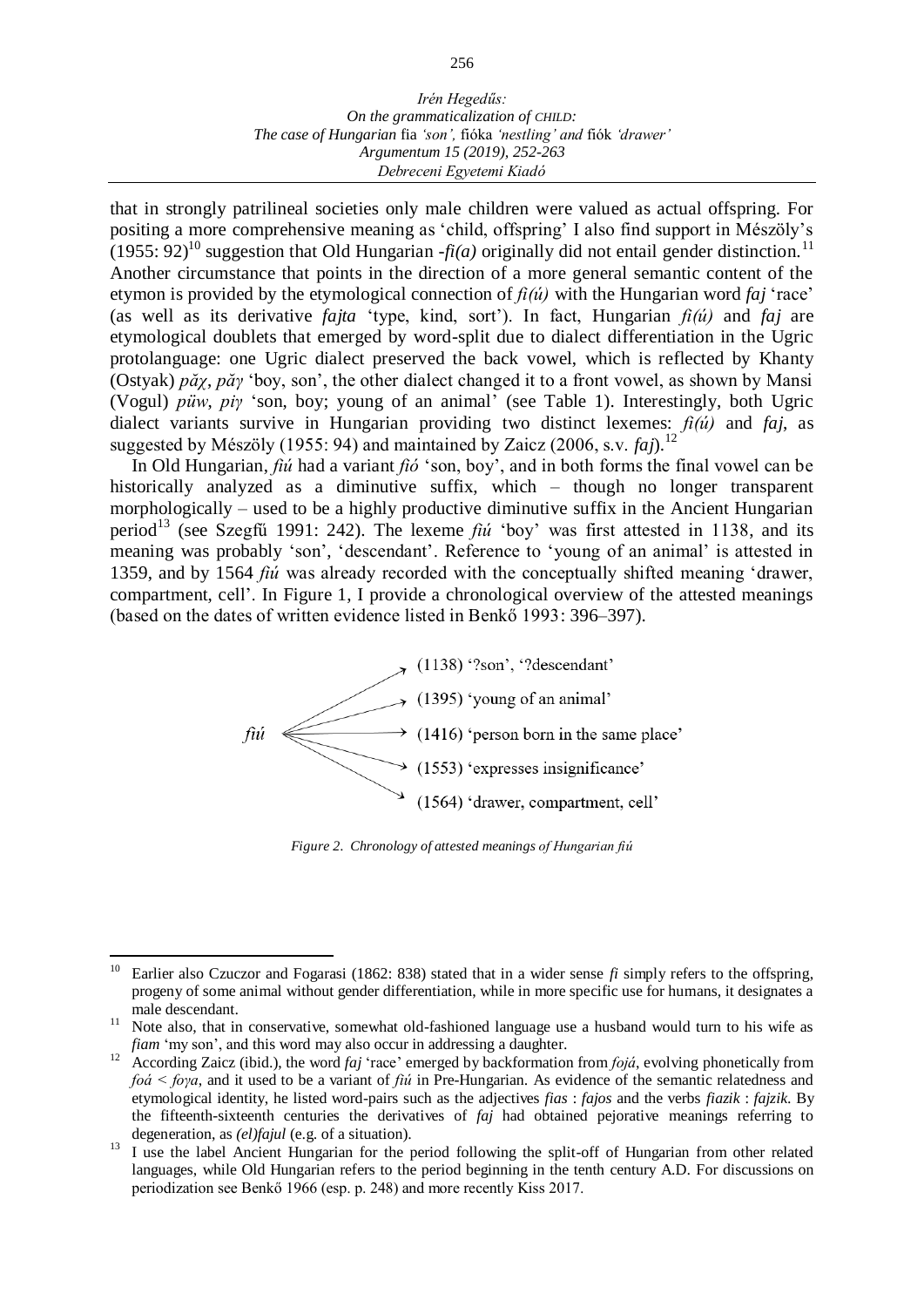The lexeme *fiú* developed diminutive forms *fióka* and *fiók* 'small boy', which used to be interchangeable until a metaphoric transfer from the animate to the inanimate domain took place (for a chronology of the attested meanings of *fiók* see Figure 3).



*Figure 3. The chronology of attested meanings of Hungarian fiók*

In the following subchapter I am going to track the development of the diminutive forms *fióka*  and *fiók* 'small boy' and the metaphoric transfer that affected them.

## *2.1 The development of* **fióka** *and* **fiók** *as alternative diminutives of* **fiú** *'boy'*

Both the word *fióka*, which in present-day Hungarian means 'young of an animal (especially that of a bird)' and *fiók* 'drawer, division' were derived from *fiú* 'boy' (< Old Hung. *fió*) by adding the diminutive suffix  $-k(a)$ . Since  $-ka$  is a composite morpheme of two diminutive endings (-*k* + *-a/-e*, see Somogyi 2017: 295), *fióka* and *fiók* were originally in parallel use in the sense 'small boy'. When combined with animal names, *fiók(a)* referred to the 'young of an animal', <sup>14</sup> as in *madárfióka* (lit. bird-child) 'nestling' or in the now obsolete *borju fiok* 'calf' (lit. calf child). The variants *fiók* and *fióka* gradually became semantically dissociated: *fióka*  survives only with the meaning 'nestling', while *fiók* ceased to be applied in the animate context. Once confined to the inanimate domain, *fiók* lost the transparency of its etymological relationship with its Old Hungarian base, *fió* 'boy'). The following subchapter will survey examples of the metaphorical transfers of *fia* 'son' and its diminutive form *fiók* to the inanimate domain.

 $\overline{a}$ Derivational parallels reflecting the change {SON + dimin.}  $\rightarrow$  'young of an animal' can be found in Indo-European languages, e.g. the diminutive form of Latin *putus* 'boy' gives *pullus* 'foal, chick, young of an animal' (for more details, see de Vaan 2008: 502–503). Similarly, Latin *iuvenis* 'young man' is the basis for the diminutive form *iuvencus* 'young bull', *iuvenca* 'young cow, heifer'. The latter example seems to reveal a rather archaic derivational pattern, since it is a reflex of the reconstructed common Indo-European diminutive  $*h_2$ *iu-h<sub>1</sub>n~ko*- 'young one, young animal' (ibid. 317).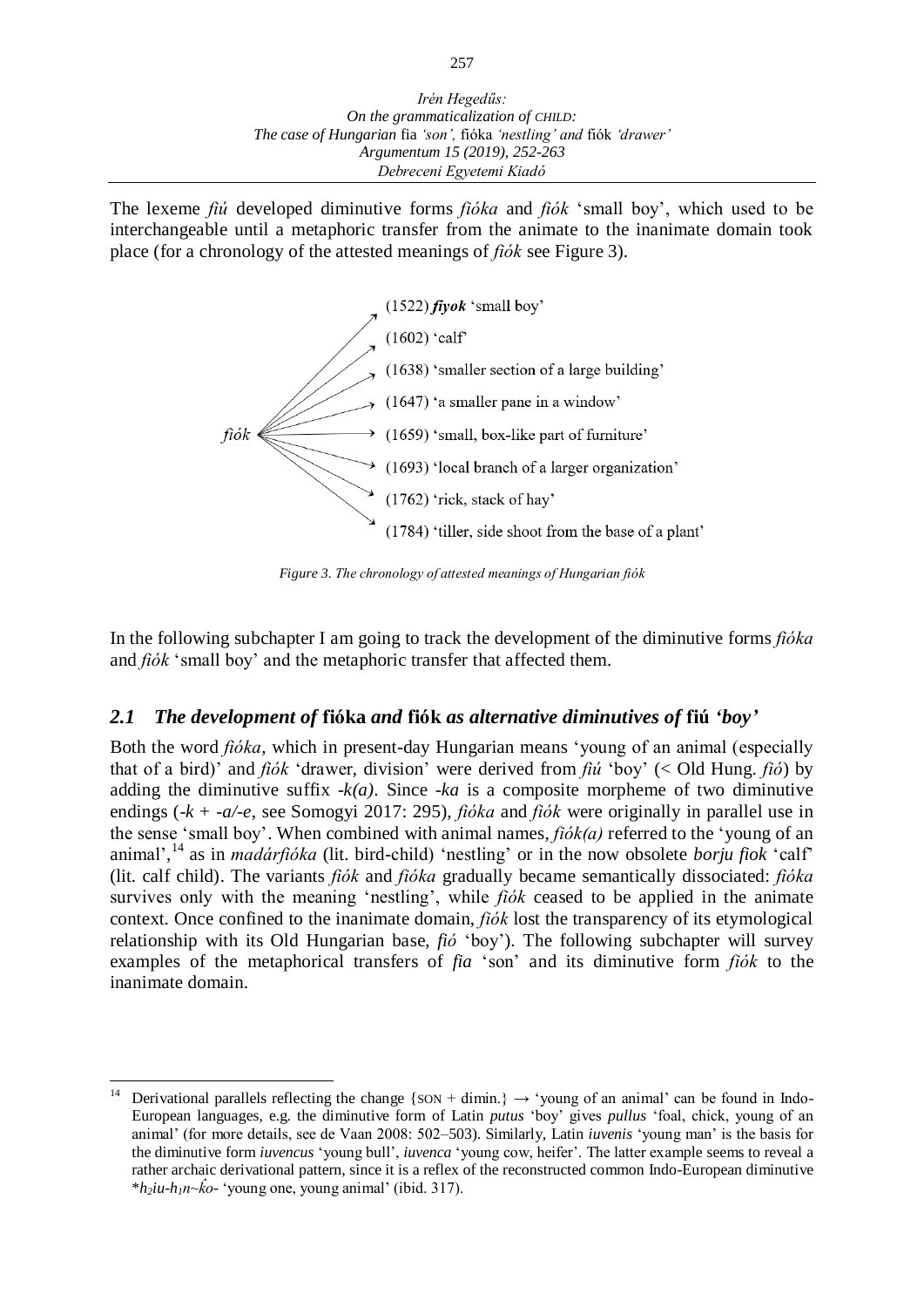## *2.2 Metaphorical transfers of* **fia** *'son' and* **fiók** *'small boy' to the inanimate domain*

The lexemes meaning 'child', 'father' and 'mother' frequently occur in compounds, and they may become generalized to such an extent that their function in the compounds appears to be "on the borderline between compounding and derivation" (Heine & Kuteva 2009: 155). This development is observable in compounds, in which *fia* 'son' or *fiók* 'small boy' appear as the head combined with a dependent noun referring to an inanimate object. Such compounds demonstrate the conceptual shifts and the metaphorical transfers that lead to the change of *fiók*  'small boy' to present-day Hungarian *fiók* 'drawer, compartment'. The following sets of examples will illustrate the semantic changes in compounds of the type  $\{ \text{object } X + \text{fia 'son'} \}$ and {object  $X + f i \delta k$  'small boy'}.

## A) SEMANTIC EXTENSIONS

#### (1) DIMINUTIVE

- a. small type of (N.B. in archaic use): *pajta fia*  $(=\text{barn} + \text{son})$  'small barn', *torony*  $\hat{a}$  (= tower + son) 'small tower', *tükör fia*  $(=$  mirror  $+$  son) 'small mirror';
- b. small type of (as part of a larger object):

*asztalfiók* / (archaic) *asztalfia* (= table + son) 'drawer of a table',

*ládafiók* / (archaic) *ládafia* (= chest + son) 'small box in a chest',

*ablakfiók* (obsolete) (= window + son) 'windowpane';

A recent addition to this type is *ágyfiók*, which designates a roll-out container under a bed. This compound is an analogical creation based on the pattern of *asztalfiók*, and obviously lacks a form <sup>+</sup> *ágyfia*.

N.B. A further semantic shift occurred when *fiók* started to combine with names of institutions, and thus gave rise to new lexemes such as *postafiók* (lit. post-drawer) 'post-office box' (which in fact still refers to a box in a set of small boxes). The meaning of *fiók* is further extended to refer to premises used by a subsection of a larger institution as in *bankfiók* 'branch of a bank', or as first element in the compound *fiókiroda* 'an office representing a larger organization'. These compounds show that the semantic development has progressed from the feature SMALL to refer to the part of a larger object and then to refer to a section of a larger institution', i.e. from 'a small type of' towards 'related to' as implied in Jurafsky's radial category model (see Figure 1 above).

c. small type of (as a small offshoot of a plant, tiller):

*fiókhagyma* 'bulbel, small separable bulb',

*fiók* 'tiller of corn, sunflower (unwanted offshoot growing from the stem of a plant)'; this noun served as the base for the derivation of the corresponding verb *fiókol*, which refers to the agricultural activity of singling, i.e. removing unwanted offshoots to allow maximum growth for the main stem of the plant.

(2) PARTITIVE (part of a mass)

 $szalmafiók (= straw + small boy) 'bundle of straw',$  $szénafiók (= hay + small boy)' bundle of hay'.$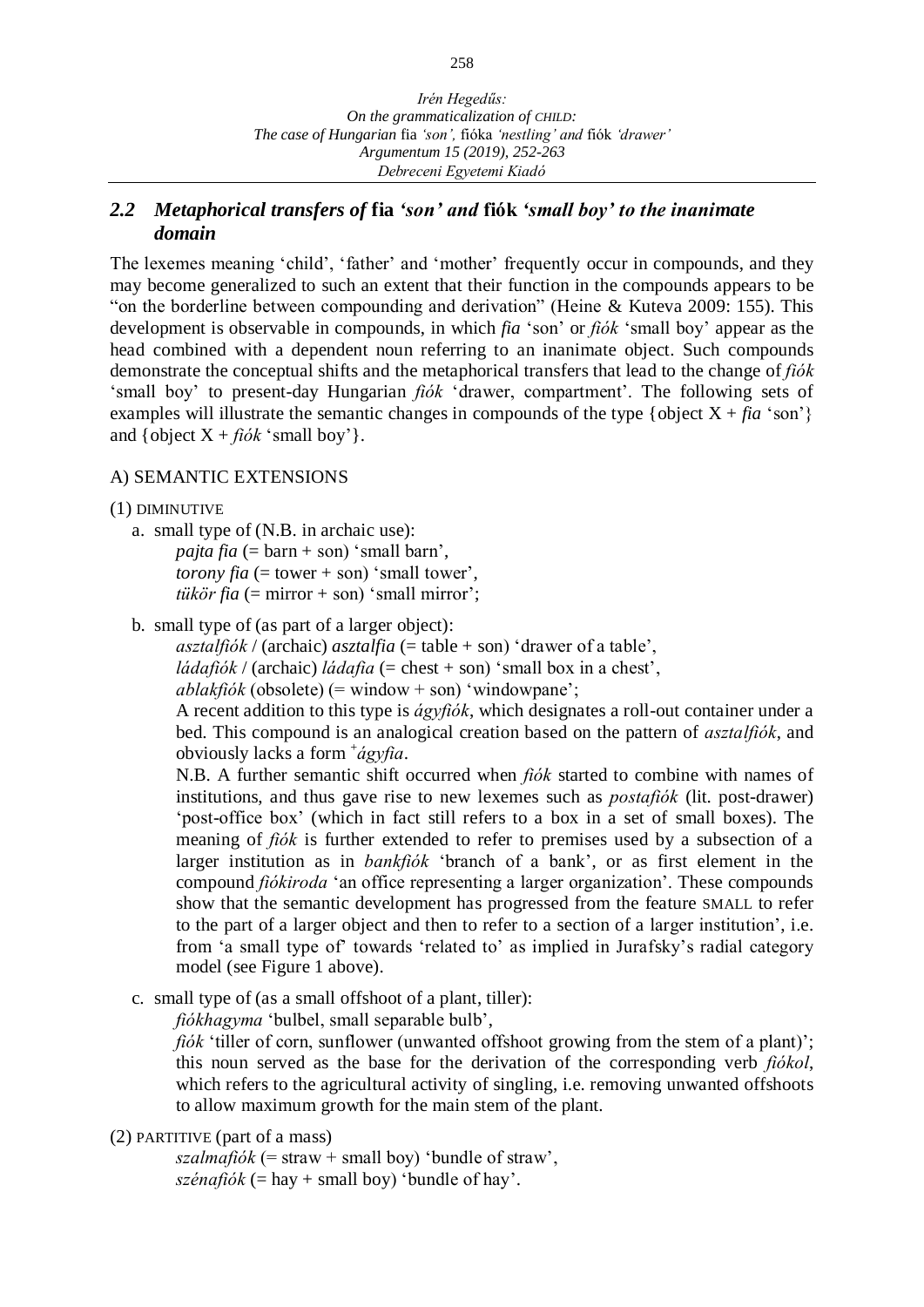The role of *fiók* in these lexemes is obviously individuation, and it functions as a unitizer, i.e. it renders a mass noun quantifiable, countable. A unitizer is not necessarily a numeral classifier though, because – as Lucy (1992: 73) pointed out – "numeral classifiers serve to specify the unit or boundedness of the referent of the lexical noun, that is, they are unitizers which supplement the meaning of the lexical noun head so that it will accept numeral modification". On the basis of a comparison between Yucatec Mayan (a classifier language) and English (a non-classifier language), Lucy (ibid. 73-75) convincingly argued that while a language like English requires unitizing only in the case of mass nouns, in Yucatec individuation is compulsory with all nouns. With mass nouns in English unitizing is carried out by a pseudo-partitive construction, which requires the presence of a 'partitive noun' next to the mass noun, e.g. *a taste of honey*, *two rashers of bacon*. As opposed to this, classifiers group the nouns on a conceptual basis. That *fiók* is a unitizer is also confirmed by the fact that these compounds can pass the *-NYI* test (see Szabó & Tóth 2015): *egy fióknyi szalma* (a bundle+-ful of hay) as in *egy maroknyi homok* 'a handful of dust'. From the diachronic viewpoint it is seems easy to grasp the role of the *-NYI* test in distinguishing between unitizers and classifiers: the suffix *-nyi* derives adjectives from nouns that refer to measure and quantity (Bartha 1958: 124– 125).

(3) RELATED TO (place or event) / (comes from a place or event):

*vásárfia* (= market + son) 'a gift brought home from a market', *búcsúfia* (= kermis + son) 'a gift brought home from a kermis, parish-feast', *angyalfia* (= angel + son) 'Christmas gift'. 15

The meaning of these words imply the spatial notion that the gift items are brought from a place related to an event, and thus – as opposed to the genitive/partitive construction seen in the examples in  $(1.b)$ ,  $(2)$  and  $(3)$  – here it is rather a locativeelative relation that is conceptually entailed in these compounds. In the absence of a morphological partitive in Hungarian, one of the separative cases, the elative (formed with the suffix *-ból*/*-ből*) serves as one way of expressing partitive relations (see Tamm 2014).

## B) PRAGMATIC EXTENSION

CONTEMPT (evaluative, 'bound to …')

The pragmatic context modifiying the semantic content of compounds with *fia* as headword is also observable in examples such as *szerencsefia* (also *szerencsefi*) (= luck  $+$  son) 'person bound to be lucky, pet of fortune', or *halálfia* ( $=$  death  $+$  son) 'bound to die'. These compounds express a negative evaluation of the referent either because the referent of *szerencsefia* enjoys an undeserved felicitous situation, or because that of *halálfia* is fatally threatened for breaching some rule.

<sup>15</sup> <sup>15</sup> This is a rarely used lexeme, though it is on the rebound due to the popularity of Christmas fairs nowadays referred to as *angyalfia vásár*.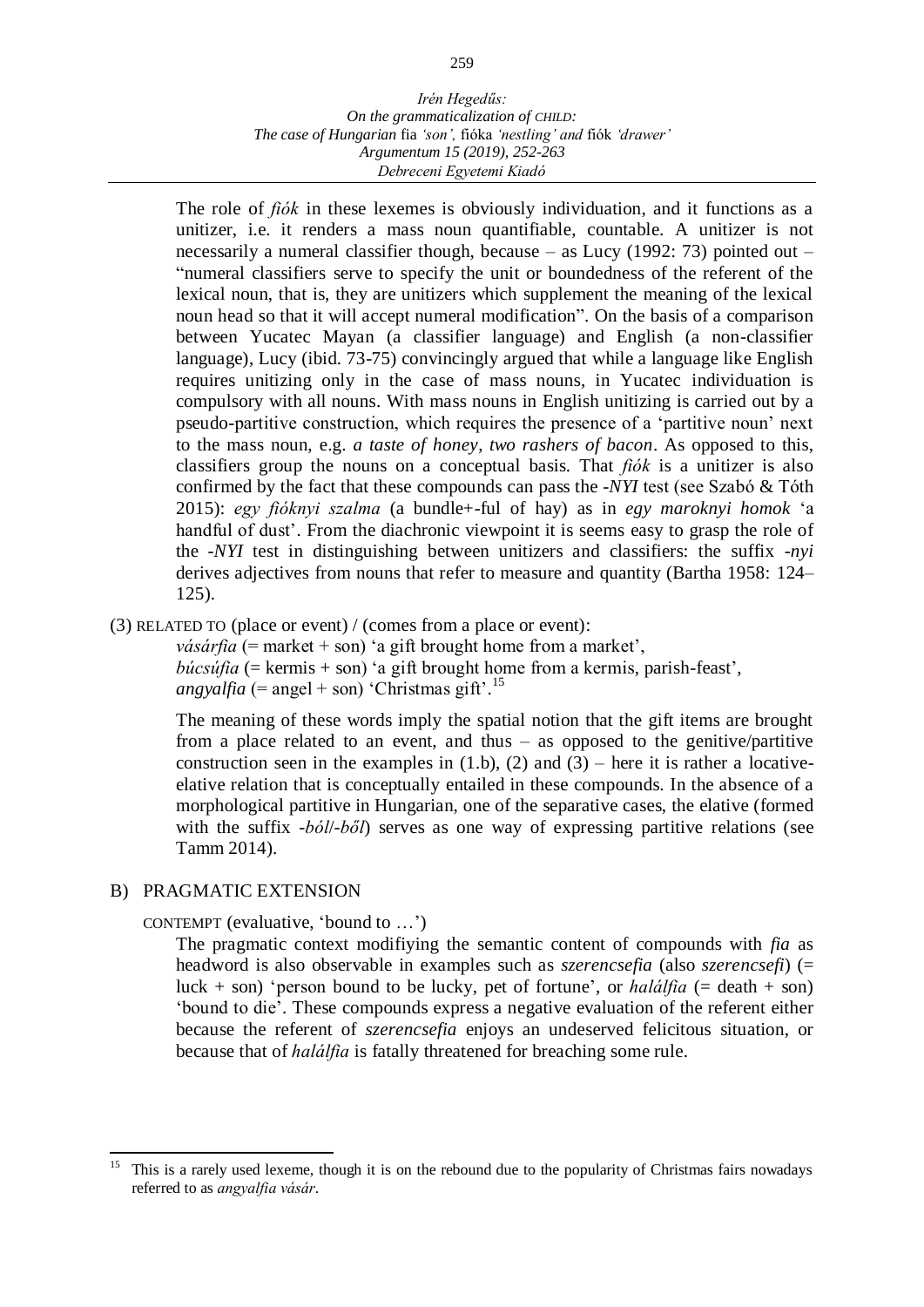## **3 Hungarian** *fia* **'son' grammaticalized as -***fi*

By backformation *fia* 'son' developed a variant lexeme *fi* (Benkő 1993: 397), which no longer appears as a free morpheme but survives as the base of diminutive forms originally meaning 'small boy', such as *fióka*, *fiók* as well as the now obsolete noun *fial*<sup>16</sup> recorded in 1395 with the meaning 'stepson, child'. *Fi* also survives in compounds such as e.g. *fiág* 'male branch', *fiörökös* 'male heir' or – perhaps less transparently – in *fivér* 'brother' (lit. son-blood<sup>17</sup>) and *fitestvér* 'male sibling' (lit. son + body-blood). The grammaticalized form, *-fi*, however, has gained productivity in word-formation. The main concept added by -*fi* is the notion of 'related to' or 'belonging to'; and the context can also entail the meanings 'a young X' or a 'small X' (as shown by the examples in (1b) and (1c).

#### (1) RELATED TO

- a. (name + son) grammaticalized as surname suffix, e.g. *Pál fia* (Paul's son) > *Pálfi*; This is a very frequent derivational pattern, see also *Jakabfi*, *Sándorfi*, *Petőfi*, etc., not just in Hungarian but several other languages.<sup>18</sup>
- b. (noun<sub>ANIMATE, HUMAN</sub> + son) 'son of X; young X':  $királyfi$  (= king + son) 'prince',  $úrfi$  (= master + son) 'young man, young master'.
- c. (noun<sub>ANIMATE, NON-HUMAN</sub> + son) 'young of an animal' or 'small X' (in old fashioned use):  $r\acute{o}k\acute{a}\acute{f}i$  (= fox + son) 'fox-cub',
	- $kecskefi$  (= goat + son) 'kid',

*verébfi* (= sparrow + son) 'small sparrow',

*halfi* ( $=$  fish  $+$  son) 'small fish',

*baromfi* (= cattle + son) 'poultry'; originally 'young of cattle', which later was narrowed down to refer to 'small cattle (goats and sheep)'; this example illustrates the semantic transfer to 'small type of'.

### (2) MEMBER

 $(noun<sub>INANIMATE</sub> + son) \rightarrow (metaphorical transfer) 'member of'.$ 

The compounds in this group used to be overt possessive phrases but the possessive relationship between head and dependent has faded. Since in Hungarian it is the head that carries the possessive marker, the grammaticalization of  $fia \rightarrow -f$  annulled the possessive marker. The metaphorical extension of 'son' to 'member of a social unit/group' is operating on the basis of the metaphor SOCIAL GROUPS ARE FAMILIES, which can be illustrated by the following lexemes:<sup>19</sup>

l <sup>16</sup> The form *fial* contains the diminutive suffix  $-l$  ( $\sim$  *-ly*), also attested e.g. in *homály* 'twilight, mist' derived from PFU 'cloud' (Uralonet № 397). In present-day Hungarian *fial* is used as a verb meaning 'to bring forth' (used in connection with animals only).

<sup>17</sup> *Fivér* is a nineteenth-century neologism, and it correlates with *nővér* 'sister' (li. woman-blood') and (archaic) *leányvér* 'sister' (lit. girl-blood), see Benkő 1993: 397.

<sup>&</sup>lt;sup>18</sup> The pattern of attaching the words meaning 'boy', 'son' or 'child' to the parent's name (in patrilineal societies generally to the father's name) must be an archaic device in naming, e.g. in Germanic (suffixed as *son <sup>18</sup>*), in Celtic (prefixed as *mac(c)-*). Scandinavian languages can also suffix 'daughter', e.g. in Icelandic *-sdóttir* (meaning the daughter of X). Moreover, matronymic patterns are also possible, e.g., *Helga(s)dóttir*.

<sup>&</sup>lt;sup>19</sup> This metaphorical transfer is the exact parallel of that in the African languages, Akan and Koyraboro Senni discussed in Section 1.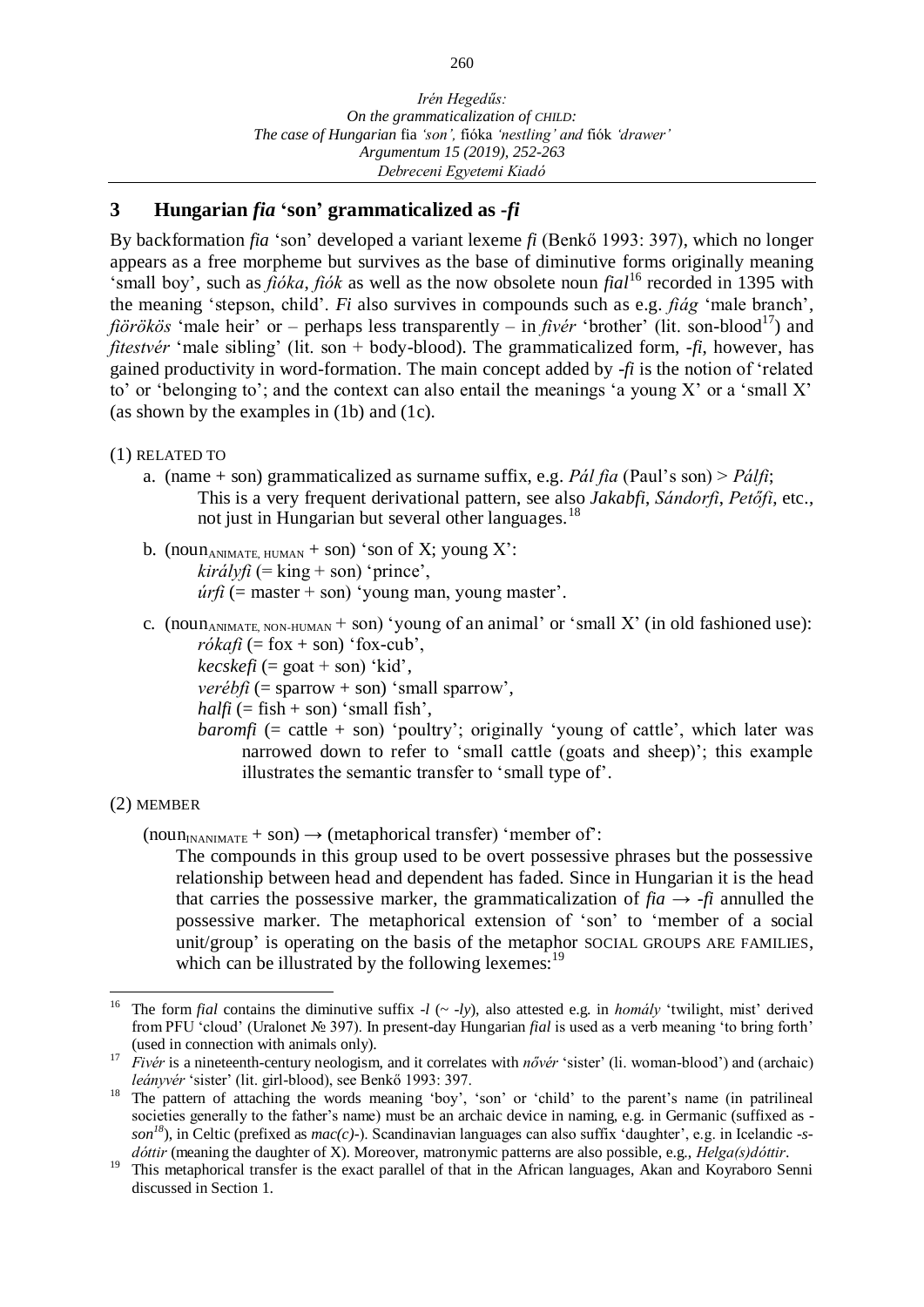*atyafi* (= father + son) originally meant siblings of the same father, then the meaning generalized to refer to relatives and even friends

 $egyh\acute{a}z\acute{t}i$  (= church + son) 'sacristan' (with earlier recorded meanings such as 'coreligionist' (1650); 'monk; nun' (1474); related (by blood) (1416); 'brother; sister' (1372) (for more details see Benkő 1993: 59);

*hazafi* (1638, attested in 1607 in the form *hazafia*) (= home + son) 'patriot';

*honfi* (= homeland + son), 'compatriot' (note the gender-marked pair *honleány*),

 $vil\acute{a}gfi$  (= world + son) 'man-about-town';

*kurafi* (*kura* < *kurva* 'whore') 'worthless person'; the pejorative sense here is not a pragmatically obtained feature but derives from the meaning of the noun to which *-fi* is added.

### **4 Conclusion**

This paper investigated the history of the Hungarian word *fia* 'son' – as well as its diminutive variants  $f\phi k(a)$  – and surveyed the semantic extensions that lead to the loss of semantic transparency of their etymological connection with the lexemes *fióka* 'birdling' and *fiók*  'drawer'. In compounds, *fia* as head is relatively frequent and as such – similarly to languages belonging to various language families of the world – it often reaches the degree of semantic bleaching which facilitates its departure for grammaticalization. Of the three Source–Target relations (diminutive, partitive, classifier) established for the grammaticalization processes affecting the lexeme CHILD (Heine & Kuteva 2014), it is possible to identify the following:

- a) The diminutive function is served by *fia* (e.g. *ablak fia* 'windowpane'), by its bound form -*fi* (e.g. *kecskefi* 'kid'), as well as by its diminutive variants *fiók(a)* (e.g. *madárfióka* 'birdling' or *ládafiók* 'small box in a chest').
- b) For partitive role of *fiók* is also attested (e.g. *szénafiók* 'bundle of hay') and an elative partitive (separative) function can be identified in examples such as *vásárfia* 'a gift brought home from a market'.
- c) In old-fashioned, almost obsolete compounds, *fiók* (referring to bundles) functions as a unitizer. In this capacity *fiók* might be interpreted as a type of classifier, if one accept the analyses suggesting that Hungarian is a classifier language (first proposed by Beckwith 1992 and more recently promoted by Csirmaz & Dékány 2014, but challenged by Schvarcz & Rothstein 2017).

The semantic extensions in the Hungarian examples surveyed here seem to fit smoothly into the radial category model of diminutive polysemy developed by Jurafsky (1996). The metaphorical extension based on the metaphor SOCIAL GROUPS ARE FAMILIES is observable in the type *honfi* 'patriot', which is conceptually and structurally congruous with the use of CHILD to refer to members of a social group in several African languages. The inferential extension ('related to') is exemplified by the onomastic role of *-fi* in deriving surnames (e.g. *Jakabfi*), a pattern widespread in European (especially Germanic and Celtic) languages. The pragmatic aspect of negative evaluation is also attested in Hungarian by the type *szerencsefi(a)* 'pet of fortune'.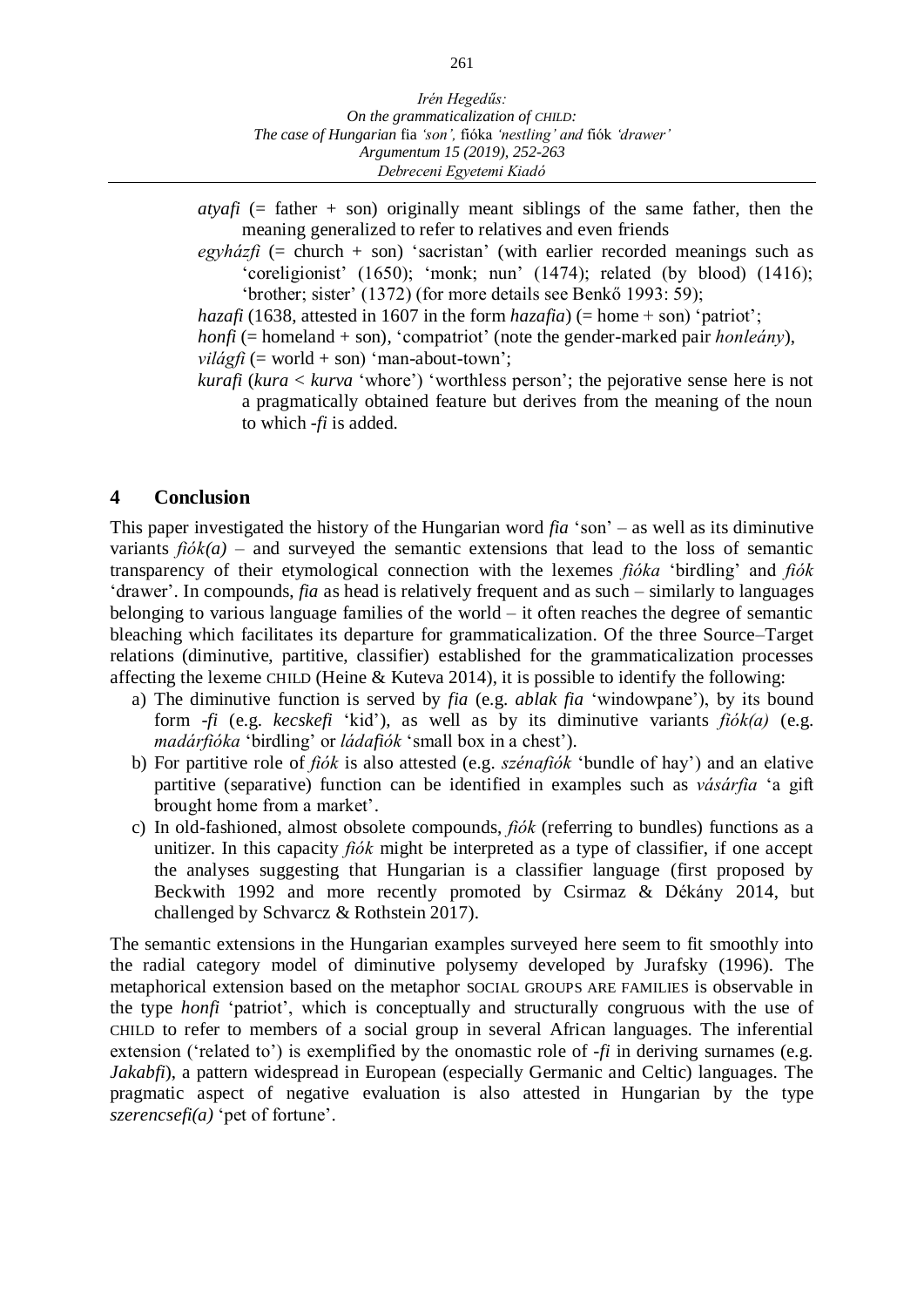#### **References**

- Appah, C.K.I. & Amfo, N.A.A. (2011): The morphopragmatics of the diminutive morpheme (-*ba*/-*wa*) in Akan. *Lexis* 6, 85–103. http://lexis.revues.org/437.
- D. Bartha, K. (1958): *A magyar szóképzés története*. Budapest, Tankönyvkiadó.
- Beckwith, C.I. (1992): Classifiers in Hungarian. In: Kenesei, I. & Pléh, Cs. (eds.): *Approaches to Hungarian, Vol. 4: The Structure of Hungarian.* Szeged: JATE, 197–206.
- Benkő, L. (1966): The periodization of the Hungarian language. *Acta Linguistica Academiae Scientiarum Hungaricae* 16.3-4, 239–250.
- Benkő, L. (ed.) (1993): *Etymologisches Wörterbuch des Ungarischen. Bd. 1*: *A koppant*. Budapest: Akadémiai Kiadó.
- Bisang, W. (1999): Classifiers in East and Southeast Asian languages: Counting and beyond. In: Gvozdanović, J. (ed.): *Numeral Types and Changes Worldwide*. Berlin & New York: Walter de Gruyter, 113–186.
- Bradley, D. (2001): Counting the family: Family group classifiers in Yi (Tibeto-Burman) languages. *Anthropological Linguistics* 43.1, 1–17.
- Csirmaz, A. & Dékány, É. (2014): Hungarian is a classifier language. In: Simone, R. & Masini, F. (eds.): *Word Classes: Nature, typology and representations.* (Current Issues in Linguistic Theory 332). Amsterdam/Philadelphia: John Benjamins, 141–160.
- Czuczor, G. & Fogarasi, J. (1862): *A magyar nyelv szótára*. Pest: Emich Gusztav Magyar Akademiai Nyomdásznál. https://www.arcanum.hu/hu/online-kiadvanyok/Lexikonok-amagyar-nyelv-szotara-czuczorfogarasi-55BEC/, accessed 11.30.2018.
- Hegedűs, I. (2002): Proto-Nuristani \**kur-ak* 'offspring'. In: Cavoto, F. (ed.): *The Linguist*'*s Linguist. A Collection of Papers in Honour of Alexis Manaster-Ramer*. München: Lincom Europa, 189–196.
- Heine, B. & Hünnemeyer, F. (1988): On the fate of Ewe *ví* 'child' the development of a diminutive marker. *Afrikanistische Arbeitspapiere* 16, 97–121.
- Heine, B. & Kuteva, T. (2004): *World Lexicon of Grammaticalization.* Cambridge: Cambridge University Press.
- Heine, B. & Kuteva, T. (2009): The genesis of grammar: on combining nouns. In: Botha, R. & de Swart, H. (eds.): *Language Evolution: The View from Restricted Linguistic Systems.*  Utrecht: LOT (Netherlands Graduate School of Linguistics), 139–177.
- Jurafsky, D. (1996): Universal tendencies in the semantics of the diminutive. *Language* 72.3, 533–578.
- Kiss, J. (2017): A magyar nyelvtörténet korszakolásának kérdésköréhez. *Magyar Nyelv* 113.2, 129−145.
- Lucy, J.A. (1992): *Grammatical Categories and Cognition. A Case Study of the Linguistic Relativity Hypothesis*. Cambridge: Cambridge University Press.
- Martsa, S. (1988): [Kak ot kozla moloka: K voprosu izučenia metaforizovannyh nazvanij](https://m2.mtmt.hu/gui2/?mode=browse¶ms=publication;1592947)  [nekotoryh domašnih životnyh.](https://m2.mtmt.hu/gui2/?mode=browse¶ms=publication;1592947) In: Gadányi, K. (ed.): *Nemzetközi Szlavisztikai Napok III.* Szombathely: Berzsenyi Dániel Főiskola Szláv Filológiai Tanszékcsoportja, 321–329.
- Martsa, S. (2007): Conceptual mappings underlying metaphoric applications of generic and specific terms for animals. In: Sheorey, R. & Kiss-Gulyás, J. (eds.): *Studies in Applied and Theoretical Linguistics.* Debrecen: Kossuth Egyetemi Kiadó, 209–221.
- Mészöly, G. (1955): A Halotti Beszéd *foianec* szavának magyarázata. *Magyar Nyelvőr* 79.1, 92–94.